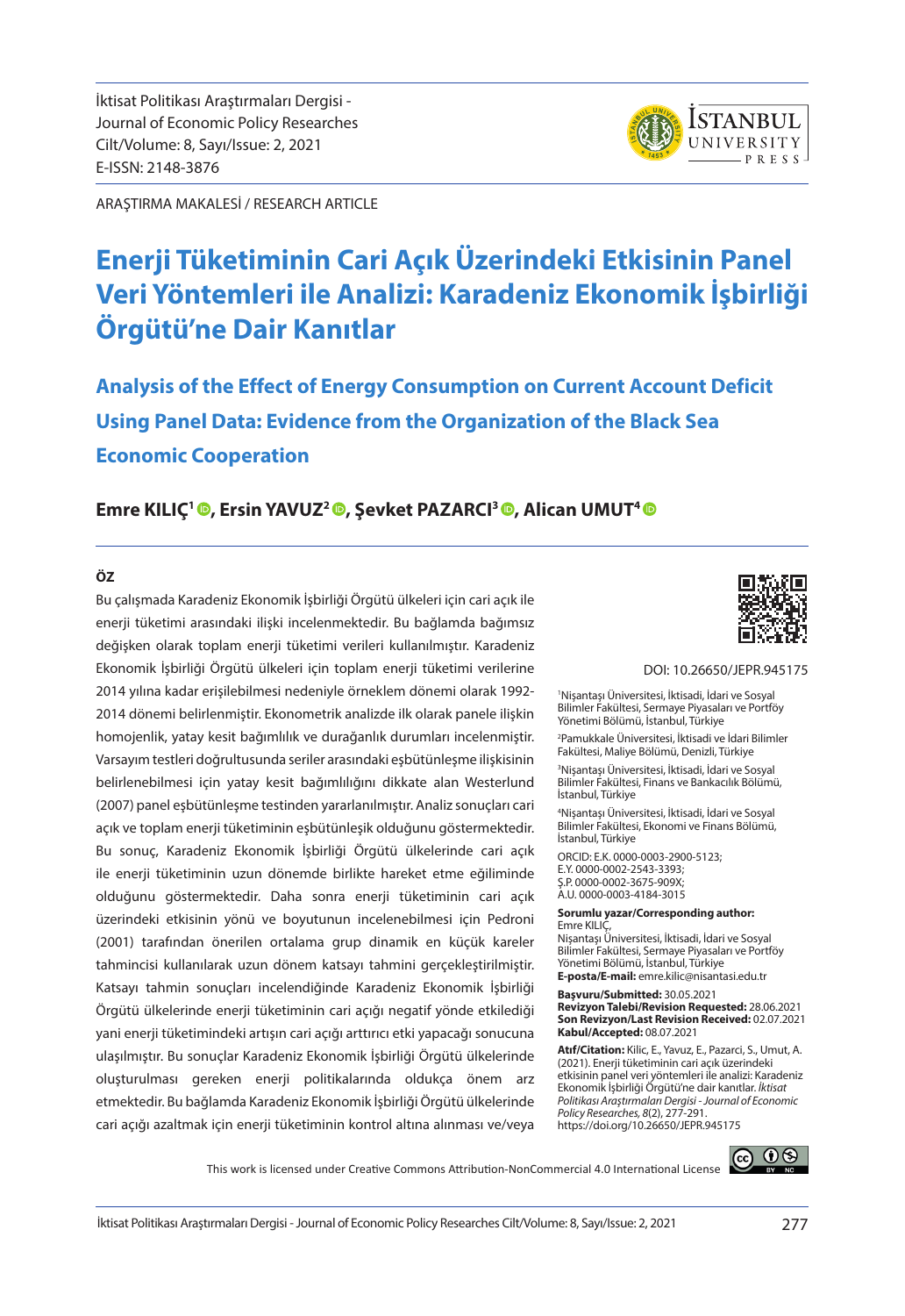yenilenebilir enerji kaynakları gibi enerjide dışa bağımlılık oranının azaltılmasını sağlayacak politik hamleler yapılması önerilmektedir.

**Anahtar Kelimeler:** Ekonometri, Panel veri, Cari açık, Enerji tüketimi, Karadeniz Ekonomik İşbirliği Örgütü **Jel Sınıflaması:** C23, F32, Q43

#### **ABSTRACT**

This study examines the relationship between current account deficit and energy consumption among countries in the Organization of the Black Sea Economic Cooperation (BSEC), with total energy consumption data as an independent variable. Since data for BSEC countries are only available up to 2014, 1992–2014 is the sample period examined. Homogeneity, cross-section dependence, and stationarity conditions of the panel were examined in the econometric analysis. Westerlund (2007) panel cointegration test, which considers cross-sectional dependence, was used to determine the cointegration relationship between the series in line with the assumption tests. The analysis revealed the cointegration of current account deficit and total energy consumption, indicating that current account deficit and energy consumption tend to move together in the long run in BSEC countries. To examine the direction and size of the effect of energy consumption on current account deficit, a long-term coefficient estimation was performed using Pedroni (2001) proposed average group dynamic least squares estimator. Coefficient estimation results indicate that energy consumption in BSEC countries negatively affects current account deficit, indicating that increased energy consumption raises current account deficit. These results are essential to the development of energy policies in BSEC countries. In this context, it is recommended to establish policies to reduce current BSEC countries' account deficit by controlling energy consumption and/or reducing the rate of external energy dependency by further integrating renewable energy sources. This study extends existing research in terms of the sample group and the econometric method applied.

**Keywords:** Econometrics, Panel data, Current account deficit, Energy consumption, Black Sea economies **Jel Classification:** C23, F32, Q43

### **EXTENDED ABSTRACT**

In recent years, population growth, urbanization, and rising social welfare have led to increasing demand for energy. With technological development, social needs and production methods are continuously changing, and reliable energy resources are vital for all production methods, from the industrial revolution to the present. Because of the insufficiency of their energy reserves, some countries are dependent on energy-exporting countries. This circumstance may cause problems regarding current account deficit in energy importing countries. The high rate of current account deficit makes importing countries economies fragile. Many macroeconomic variables, particularly exchange rates, interest rates, inflation rates, and investment policies, are affected by current account deficit. Therefore, governments focus on the factors that cause current account deficit in relation to economic performance. Energy imports are a fundamental factor for many countries experiencing current account balance challenges. In this context, there have been an increasing number of studies on the relationship between energy consumption and current account deficit in recent years.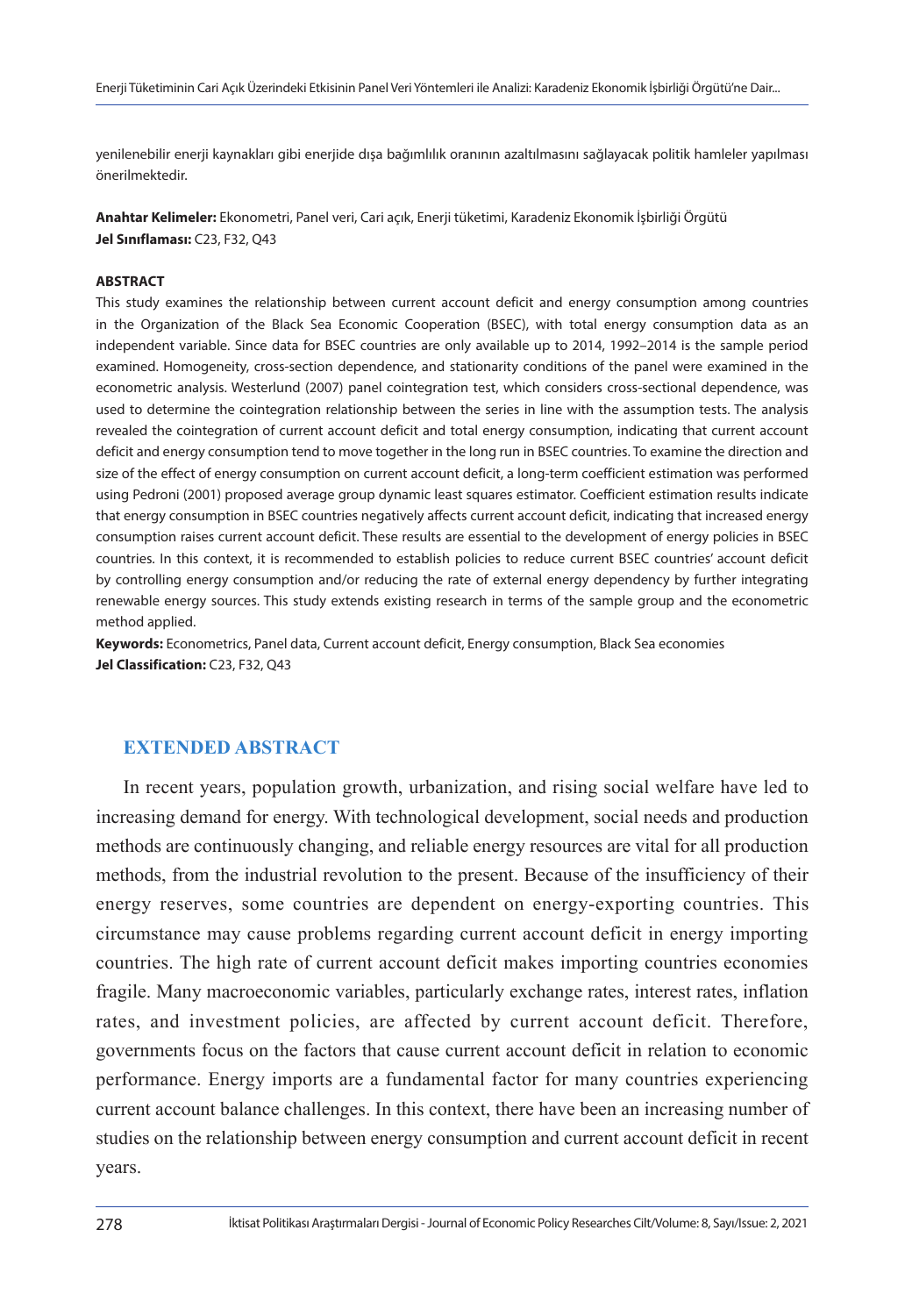Countries that are members of the Organization of the Black Sea Economic Cooperation (BSEC) were chosen as the sample because these countries are consequential in terms of economic potential, population, energy supply, and demand. A literature review determined that the relationship between energy consumption and current account deficit among BSEC countries has not yet been investigated. In this context, this study contributes to the literature in terms of the sample group and the applied econometric method.

In the study, the relationship between total energy consumption and current account balance is empirically examined in terms of BSEC member countries (Azerbaijan, Bulgaria, Armenia, Georgia, Moldova, Romania, Russia, Turkey, and Ukraine). Data reference the 1992–2014 (annual) period because of limitations in the availability of recent data on the countries included in the analysis. Current account balance was used as the dependent variable and total energy consumption as the independent variable. Gauss-10 and Eviews-12 package programs were used in the methodological implementation stages.

The econometric analysis initially examined the homogeneity and cross-section dependence of the panel, applying Swamy-S (1970) homogeneity and Pesaran (2004) crosssection dependence tests. Based on the results of these tests, a second-generation crosssectional augmented Dickey Fuller (CADF) panel unit root test, proposed by Pesaran (2007), was used. The CADF test results indicate that the variables have I (1) process. To determine the cointegration relationship between series, Westerlund (2007) panel cointegration test, which considers cross-section dependence, was used. Additionally, to examine the net effect of the independent variable on the dependent variable, the average group dynamic least squares estimator, which supports the heterogeneity and cross-sectional dependence assumptions developed by Pedroni (2001), was applied.

The findings of the homogeneity and cross-section dependence tests reveal that the dataset used in the study is suitable for second-generation panel methods. Within the scope of second-generation unit root, cointegration, and estimator results, energy consumption and current account deficit variables in BSEC countries appear to be cointegrated in the long run. Further, a one-unit change in energy consumption is shown to increase the current account deficit by 17.13 units.

The findings indicate that energy consumption (i.e., energy demand) exerts pressure on current account deficit in BSEC countries. This result indicates that BSEC countries cannot adequately meet their energy needs and resort to energy imports. Among the member states, particularly for Moldova, Turkey, Armenia, and Georgia, solving the problem of foreign dependency for energy is of critical importance in the context of current account deficit. Therefore, it is extremely important for BSEC countries to increase research on fossil and renewable energy sources to mitigate current account deficit challenges.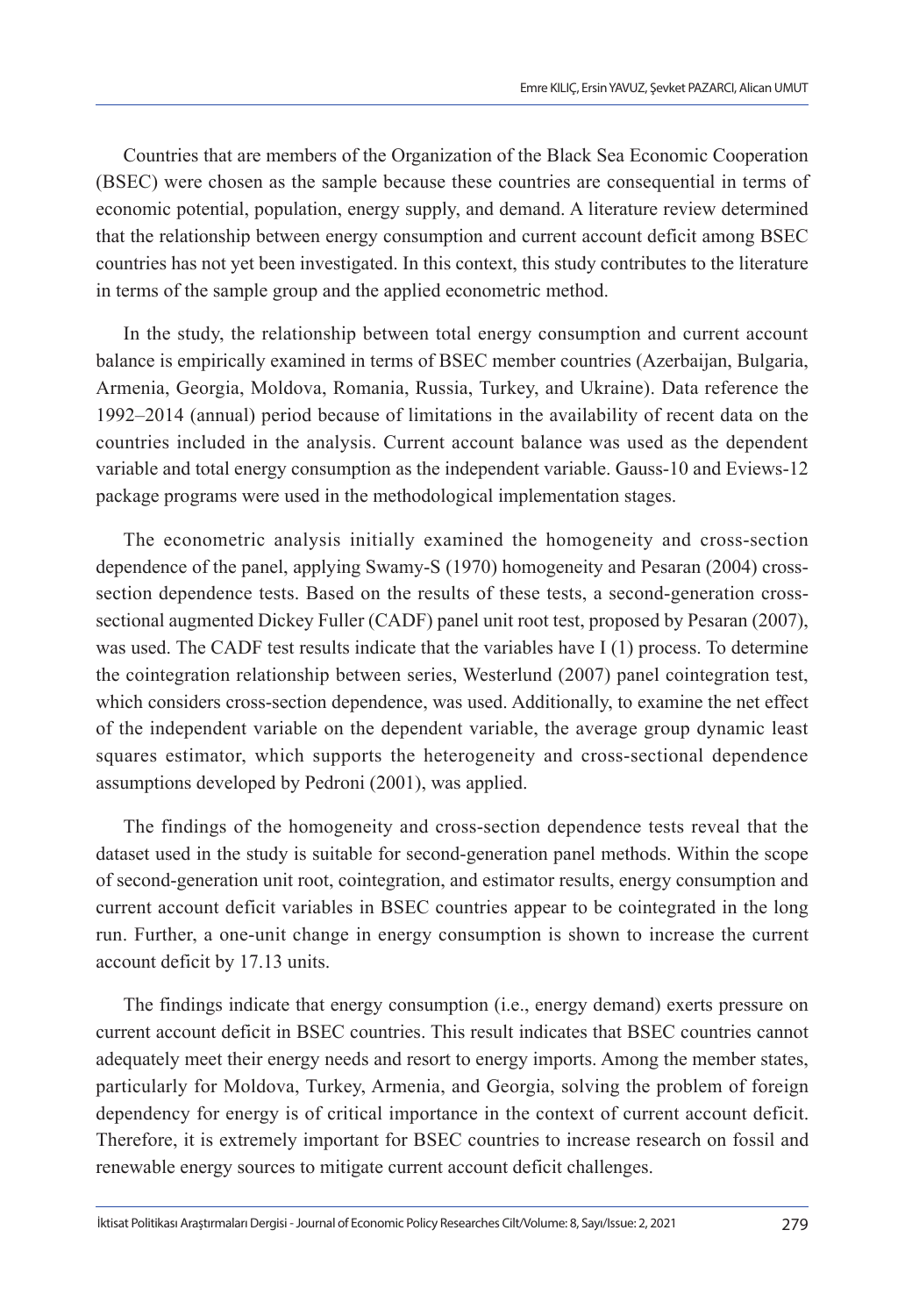### **1. Giriş**

Dünya Bankası'nın verilerine göre, Dünya nüfusu 1960-2019 yılları arasında yaklaşık %153 artarak 7.6 milyar seviyesine ulaşmıştır<sup>ı</sup>. Hızlı nüfus artışı ve refah devleti anlayışı, toplumsal ihtiyaçların artışını tetiklemektedir. Diğer yandan Birleşmiş Milletler'e göre nüfusun yarısından fazlası kentlerde yaşamakta ve her yıl yaklaşık 75 milyon insan kırsal kesimden kentlere göç etmektedir. Özellikle kentleşme ile birlikte sosyal, ekonomik, kültürel alanlar başta olmak üzere birçok alanda yeni toplumsal talepler ortaya çıkmakta ve bu durum toplumsal ihtiyaçlara yönelik üretim kalıplarının değişmesine ve üretim miktarlarının artmasına neden olmaktadır (Kalkınma Bakanlığı, 2014, s. 25; Kalkınma Bakanlığı, 2018, s. 4).

Nüfus, kentleşme ve üretim rasyolarının bu denli hızlı arttığı günümüz dünyasında enerji talebi ve enerji tüketimi en önemli tartışma konularının başında gelmektedir. Enerji, özellikle sanayi devrimi sonrasında insanlık tarihinin en önemli ihtiyaçlarından biri olmuştur. Üretim aşamasında kullanılan önemli girdilerinden biri olması da enerjiye duyulan ihtiyacı her geçen gün artırmaktadır (Yanar & Kerimoğlu, 2011, s. 191). Bu bağlamda, 1965 (43.248 TWh) - 2019 (162.194 TWh) yılları arasında Dünya'da birincil enerji tüketimi yaklaşık %275 artmıştır.<sup>2</sup> Tüketilen enerjinin büyük bölümü fosil yakıtlardan oluşmaktadır. Örneğin 2015 yılında, fosil yakıt enerji tüketimi, toplam enerji tüketiminin yaklaşık %80'ini temsil etmektedir.<sup>3</sup> Bu veri, günümüzde yenilenebilir enerji kaynaklarına önem verilmesine karşın doğalgaz, petrol, kömür gibi fosil yakıt tüketiminin hala önemli seviyede olduğunu göstermektedir.

Dünyada enerji rezervlerinin dağılımı, ülkeler açısından doğal olarak dengeli değildir. Bu nedenle bazı ülkeler enerji kaynaklarına daha hızlı ve daha az masraf ile ulaşırken, bazı ülkeler daha zor ve maliyetli bir şekilde ulaşmaktadır. Ayrıca enerjiye ulaşım konusunda ülkelerdeki rezerv miktarı, ekonomik yapı, teknolojik imkanlar gibi birçok faktör rol oynamaktadır. Bu durum, enerji ihtiyacı olan ülkeleri, enerji üreten ve ihraç eden ülkelere bağımlı kılmaktadır. Nüfusa ve üretim koşullarına bağlı olarak artan enerji talebine karşılık enerjide dışa bağımlı olan ülkelerde, ödemeler dengesine dair sorunlar yaşanmaktadır. Enerji ithalatının cari açık açısından sorun arz etmesi, ekonomiyi kırılgan hale getirmektedir. Enerjiden kaynaklanan cari açık sorunun giderilmesi için ihracatın artırılması gerekmektedir. Ancak daha fazla ihracat yapabilmek için üretime ve dolaylı olarak daha fazla enerjiye ihtiyaç duyulmaktadır. Bu bağlamda, yerli enerji kaynakları ve yenilebilir enerji

<sup>&</sup>lt;sup>1</sup> World Bank, https://data.worldbank.org/indicator/SP.POP.TOTL (18.05.2021).

<sup>2</sup> Our World in Data, https://ourworldindata.org/energy-production-consumption (18.05.2021).

<sup>3</sup> World Bank, https://data.worldbank.org/indicator/EG.USE.COMM.FO.ZS (18.05.2021).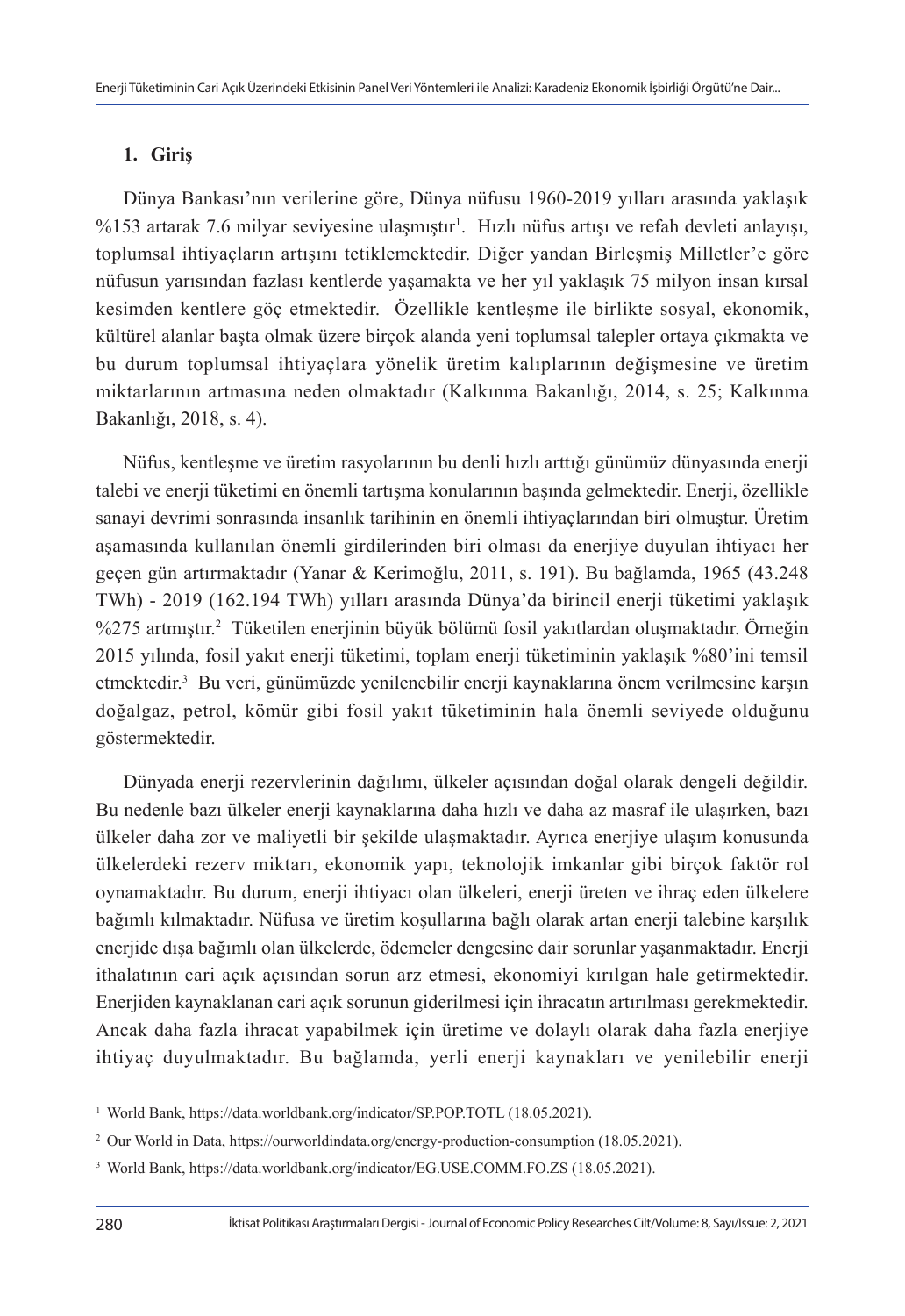kaynaklarından daha fazla yararlanmaya yönelik politikaların geliştirilmesi çözüm olarak ifade edilebilmektedir (Demir, 2013, s. 3; Hepaktan, 2018, s. 143). Fakat teknolojik ve beşerî sermaye açısından yetersiz olan ülkelerde enerji rezervlerinin etkin bir şekilde değerlendirilmesi mümkün görünmemektedir. Dolayısıyla bu durumda olan ülkeler özellikle enerji arayışı ve üretimine yönelik hem kendi girişimcilerine hem de doğrudan yabancı yatırımlara yönelik gerekli teşvik tedbirlerini hayata geçirmelidir. Bu bağlamda tutarlı yönetişim yapısı, sektöre yönelik düzenleyici yapılar, uygulama kurallarının belirlenmesi, mülkiyet hakları ve güçlü hukuk düzeni gibi faktörler uygun bir yatırım ortamı için önem arz etmektedir Aslan, Gozbasi, Altinoz, & Altuntas, 2021).

Çalışma, enerji tüketiminin cari açık üzerindeki etkisine odaklanmaktadır. Örneklem olarak Karadeniz Ekonomik İşbirliği Örgütü'ne (KEİ) üye olan ülkeler seçilmiştir. Bu örneklemin seçilme motivasyonu, bu ülkelerin enerji arzı ve talebi açısından önem arz etmesidir. 2018 yılında, KEİ ülkeleri Dünya'daki toplam enerji tüketiminin %7.79'unu<sup>4</sup> , toplam enerji üretiminin %11.95'ini<sup>5</sup> temsil etmektedir. Diğer yandan KEI ülkelerinin nüfus ve ekonomik potansiyelleri de önemli seviyededir. Örneğin, 2019 yılında KEİ ülkeleri Dünya'da toplam GSYH'nin (Satın alma gücü paritesine göre) %6.13'ünü, toplam nüfusun %4.13'ünü oluşturmaktadır6 . Tarafımızca yapılan literatür araştırması sonucunda, enerji tüketimi ile cari açık arasındaki ilişkinin KEİ ülkeleri için daha önce araştırılmadığı görülmüştür. Bu bağlamda, çalışmanın örneklem grubu ve uygulanan ekonometrik yöntem açısından literatüre katkı sağlayacağı düşünülmektedir.

### **2. Literatür Taraması**

Enerji tüketimi ile cari işlemlere dair literatür taraması Tablo 1'de gösterilmektedir. Çalışmalarda yoğunlukla eşbütünleşme ve nedensellik analizlerinin uygulandığı görülmektedir. İlgili analizlerin sonucunda genel olarak enerji tüketiminin cari işlemler dengesi ile etkileşim içinde olduğu ve cari açığı artırıcı yönde baskı oluştuğu bulguları yer almaktadır. Literatür genel olarak incelendiğinde, çalışmaların zaman serisi boyutunda olduğu görülmektedir. Bu çalışmada literatüre uygun olarak enerji tüketiminin cari açık üzerindeki etkisi incelenmektedir. Analizde uygulanan panel eşbütünleşme testi (Westerlund, 2007) ve panel tahminci yöntemi (Pedroni, 2001) literatürdeki diğer çalışmalardan ayrışmaktadır. Ayrıca analizde tercih edilen örneklem grubu ile zaman serisi ağırlıklı olan literatüre katkı sunulması amaçlanmaktadır.

<sup>4</sup> EIA, https://www.eia.gov/international/data/world (20.05.2021). (Örneklemdeki 9 ülkenin verisi).

<sup>5</sup> EIA, https://www.eia.gov/international/data/world (20.05.2021). (Örneklemdeki 9 ülkenin verisi).

<sup>6</sup> IMF, https://www.imf.org/en/Publications/WEO/weo-database/2021/April (21.05.2021). (Örneklemdeki 9 ülkenin verisi)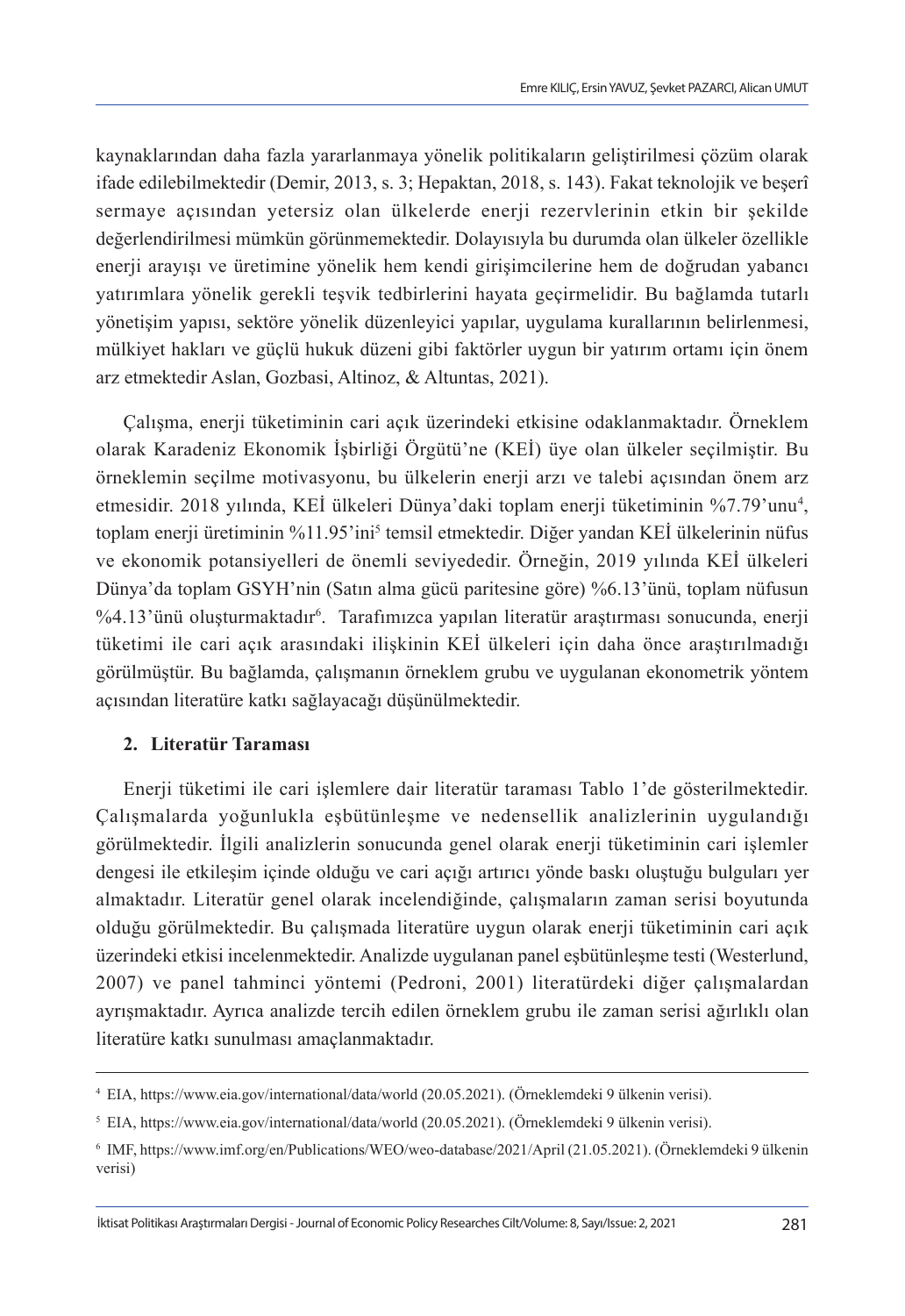| Yazar(lar)                             | Örneklem/<br><b>Dönem</b>                                  | Değişkenler                                                                                                                           | Yöntem                                                                                   | Sonuç                                                                                                                                                                                                                                                                                                                                                                                |
|----------------------------------------|------------------------------------------------------------|---------------------------------------------------------------------------------------------------------------------------------------|------------------------------------------------------------------------------------------|--------------------------------------------------------------------------------------------------------------------------------------------------------------------------------------------------------------------------------------------------------------------------------------------------------------------------------------------------------------------------------------|
| Yanar ve<br>Kerimoğlu<br>(2011)        | Türkiye<br>$(1975 - 2009)$                                 | Enerji Tüketimi,<br>Ekonomik<br>Büyüme ve Cari<br>Açık                                                                                | Johansen<br>Esbütünleşme<br>Testi                                                        | Cari açık ve enerji tüketiminin birlikte<br>hareket ettiği sonucuna ulaşılmıştır. Enerji<br>tüketimindeki artışın cari açığı arttırıcı etki<br>yapacağı sonucuna ulaşmışlardır.                                                                                                                                                                                                      |
| Demir<br>(2013)                        | Türkiye<br>$(1987 - 2012)$                                 | Sanayi Üretimi,<br>Cari Açık ve<br>Enerji İthalatı                                                                                    | Granger<br>Nedensellik<br>Testi                                                          | Sanayi üretim endeksi ve enerji ithalatından<br>cari açığa doğru tek yönlü nedensellik olduğu<br>sonucuna ulaşılmıştır.                                                                                                                                                                                                                                                              |
| Ener, Kiliç,<br>ve Arica<br>(2013)     | Seçilmiş 32<br>üst-orta gelirli<br>ülke<br>$(1980 - 2011)$ | Toplam Petrol<br>Tüketimi ile Cari<br>İşlemler Dengesi                                                                                | Panel<br>Regresyon<br>Analizi-Sabit<br>Etkiler Modeli                                    | Toplam petrol tüketiminin azalmasının<br>ülkelerin cari işlemler dengesini iyileştirdiği<br>sonucuna ulaşılmıştır.                                                                                                                                                                                                                                                                   |
| Kesikoğlu<br>ve Yıldırım<br>(2014)     | 11 OECD<br>ülkesi<br>$(1980 - 2012)$                       | Doğalgaz/Petrol<br>Tüketimi ve Cari<br>İşlemler Dengesi                                                                               | Granger<br>Nedensellik<br>Testi                                                          | Isviçre dışındaki ülkelerde cari denge<br>ile Doğalgaz/Petrol Tüketimi arasında<br>nedensellik ilişkisi olmadığı sonucuna<br>ulaşılmıştır.                                                                                                                                                                                                                                           |
| Uysal,<br>Yilmaz, ve<br>Taş $(2015)$   | Türkiye<br>$(1980 - 2012)$                                 | Ekonomik<br>Büyüme, Enerji<br>Tüketimi ve Cari<br>Açık                                                                                | Johansen<br>Eşbütünleşme<br>Testi                                                        | Analiz sonucunda enerji tüketimi ve cari<br>açığın uzun dönemde birlikte hareket ettiği<br>sonucuna ulaşılmıştır.                                                                                                                                                                                                                                                                    |
| Gokten ve<br>Karatepe<br>(2016)        | Türkiye<br>$(1950 - 2010)$                                 | <i>Ithalata</i><br>Dayalı Enerji<br>Kaynakları ve<br>Cari İşlemler<br>Dengesi                                                         | Granger<br>Nedensellik<br>Testi                                                          | İthalata dayalı enerji kaynaklarından cari<br>açığa kadar uzanan çift yönlü bir nedensellik<br>olduğunu ifade edilmektedir.                                                                                                                                                                                                                                                          |
| Hepaktan<br>(2018)                     | Türkiye<br>$(1990 - 2017)$                                 | Enerji Tüketimi,<br>Ekonomik<br>Büyüme ve Cari<br>İşlemler Açığı                                                                      | Gregory-<br>Hansen<br>Esbütünleşme<br>Testi ve Toda-<br>Yamamoto<br>Nedensellik<br>Testi | Esbütünleşme analizine göre seriler arasında<br>uzun dönemde bir ilişki olmadığı sonucuna<br>ulaşılmıştır. Nedensellik analizine göre,<br>enerji tüketimi ve cari işlemler açığından,<br>ekonomik büyümeye doğru tek yönlü bir ilişki<br>olduğu görülmüştür. Ayrıca, enerji tüketimi<br>ile cari işlemler açığı arasında çift yönlü bir<br>nedensellik ilişkisi olduğu saptanmıştır. |
| Gökçe ve<br>Demirtas<br>(2018)         | Avrupa Birliği<br>Ülkeleri ve<br>Türkiye                   | Cari Denge,<br>Yenilenebilir<br>Enerji Tüketimi,<br>Ekonomik<br>Büyüme, Reel<br>Efektif Döviz<br>Kuru, Tasarruf ve<br>Enerji İthalatı | Panel<br>Regresyon<br>Analizi-FGLS<br>(Feasible)<br>Generalized<br>Least Square)         | Yenilenebilir enerji tüketimindeki oransal<br>artış, cari dengeyi olumlu yönde etkilemekte<br>iken enerjide dışa bağımlılık olumsuz yönde<br>etki etmektedir.                                                                                                                                                                                                                        |
| Sarıtaş,<br>Genc,<br>ve Avcı<br>(2018) | Türkiye<br>$(1971 - 2015)$                                 | Ekonomik<br>Büyüme, Enerji<br>İthalatı ve Cari<br>Açık                                                                                | Granger<br>Nedensellik<br>Testi                                                          | Enerji ithalatının cari açığın Granger nedeni<br>olduğu tespit edilmiştir.                                                                                                                                                                                                                                                                                                           |

**Tablo 1: Literatür Taramasına Dair Çalışmalar**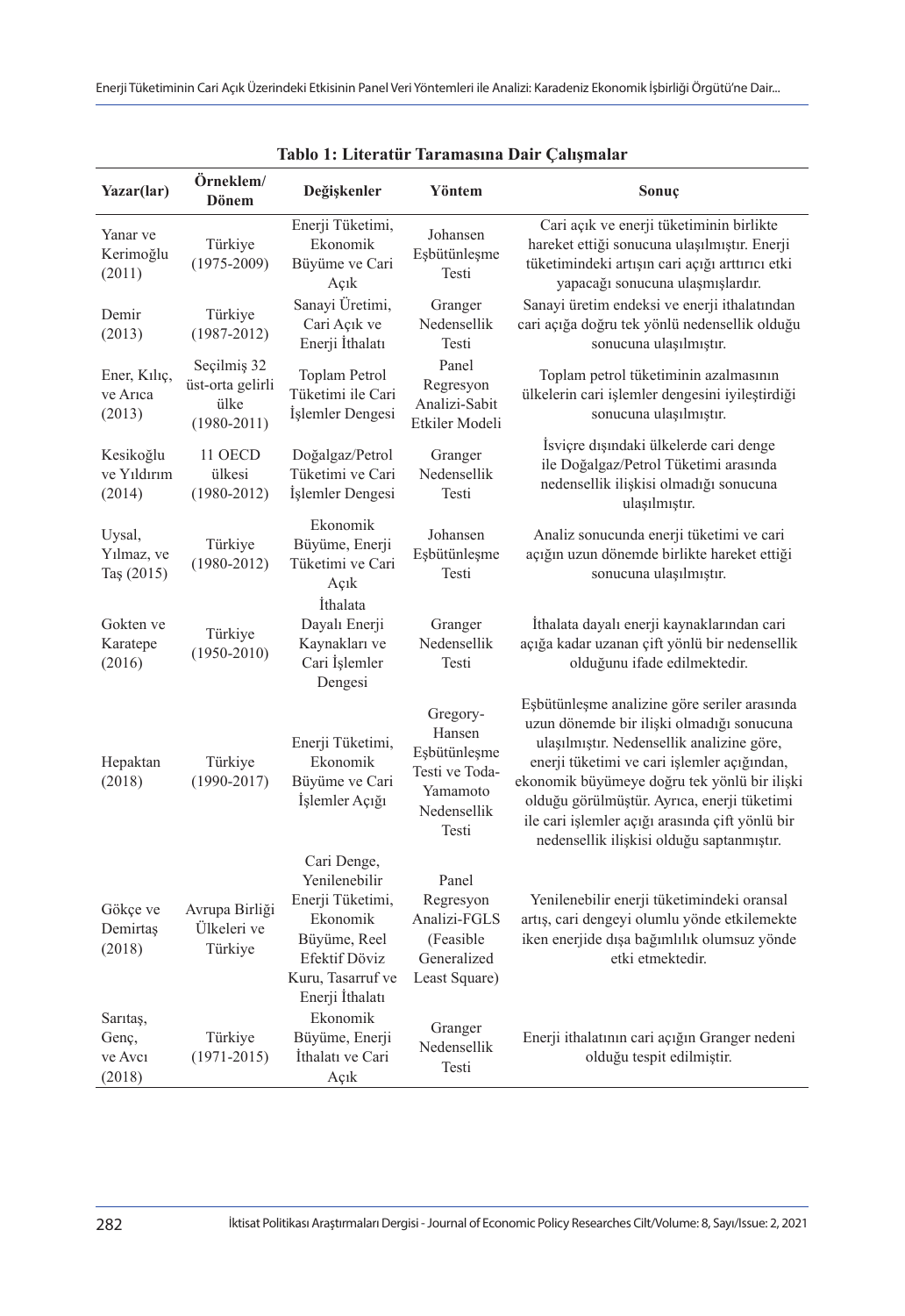| Ayla ve<br>Karış<br>(2019)       | Türkiye<br>$(1984 - 2015)$                                                                             | Cari Açık ve<br>Enerji İthalatı                                                                                    | ARDL Sinir<br>Testi ve Toda-<br>Yamamoto<br>Nedensellik<br>Testi        | ARDL sınır testi sonuçlarına göre değişkenler<br>arasında eşbütünleşme ilişkisinin söz konusu<br>olduğu görülmüştür. Toda-Yamamoto<br>nedensellik testi sonuçlarına göre ise<br>değişkenler arasında tek yönlü ilişki vardır.                                                                                                                                                                                                                                             |
|----------------------------------|--------------------------------------------------------------------------------------------------------|--------------------------------------------------------------------------------------------------------------------|-------------------------------------------------------------------------|---------------------------------------------------------------------------------------------------------------------------------------------------------------------------------------------------------------------------------------------------------------------------------------------------------------------------------------------------------------------------------------------------------------------------------------------------------------------------|
| Uçak<br>(2019)                   | Kırılgan Beşli<br>(Brezilya,<br>Hindistan.<br>Endonezya,<br>G.Afrika<br>ve Türkiye)<br>$(1990 - 2017)$ | Cari denge,<br>Yenilenebilir<br>Enerji ve Enerji<br>İthalatı                                                       | VAR Modeli<br>ve ARDL Sinir<br>Testi                                    | Değişkenler eşbütünleşiktir. Enerji<br>ithalatındaki %1'lik artıs, cari dengede<br>%-0.27'lik bozulmaya neden olmaktadır.<br>Enerji ithalatından cari dengeye doğru tek<br>yönlü nedensellik bulunmaktadır. Kesit<br>bazında ise Hindistan'da kısa dönemde<br>enerji ithalatındaki %1'lik artış, cari dengede<br>%-0.39'luk bozulmaya neden olmakta iken<br>Brezilya'da yenilenebilir enerjide %1'lik artış,<br>cari dengede %0.23'lük iyileşme meydana<br>getirmektedir. |
| Samanci<br>(2019)                | <b>OECD</b><br>Ülkeleri<br>$(1995 - 2016)$                                                             | Cari İşlemler<br>Dengesi, Enerji<br>İthalatı, Büyüme,<br>D <sub>1</sub> s Ticaret<br>Dengesi ve<br><i>i</i> hracat | Johansen<br>Eşbütünleşme<br>Testi ve<br>Granger<br>Nedensellik<br>Testi | Johansen Esbütünleşme Testi'ne göre, seriler<br>arasında bir tane, maksimum öz değer testinde<br>ise iki tane esbütünleşme ilişkisi tespit<br>edilmiştir. Ayrıca enerji ithalatı ve cari açık<br>arasında çift yönlü nedensellik vardır.                                                                                                                                                                                                                                  |
| K <sub>171</sub> ldere<br>(2020) | Türkiye<br>$(1974 - 2015)$                                                                             | Ekonomik<br>Büyümenin, Cari<br>Açık ve Enerji<br>Tüketimi                                                          | Granger<br>Nedensellik<br>Testi                                         | Enerji tüketiminden cari açığa nedensellik<br>ilişkisi olduğu sonucuna ulaşmıştır.                                                                                                                                                                                                                                                                                                                                                                                        |

### **3. Veri Seti, Model ve Ekonometrik Metodoloji**

### **3.1. Veri ve Model**

Çalışmada, Karadeniz Ekonomik İşbirliği Örgütü'ne üye olan ülkeler (Azerbaycan, Bulgaristan, Ermenistan, Gürcistan, Moldova, Romanya, Rusya, Türkiye ve Ukrayna)7 açısından toplam enerji tüketimi ile cari açık arasındaki ilişki ampirik olarak incelenmektedir. Veriler 1992-2014 (yıllık) dönemine aittir. Bu örneklemin ve dönemin seçilme nedeni, analizde yer alan ülkelere dair verilerin kısıtlı olmasıdır. Ampirik analizde cari açık bağımlı değişken, toplam enerji tüketimi ise bağımsız değişken olarak kullanılmaktadır. Yöntemlerin uygulanma aşamalarında Gauss-10 ve Eviews-12 paket programlarından yararlanılmıştır. Analizdeki kullanılan ampirik model Eşitlik 1'de gösterildiği gibidir:

$$
ca_{it} = a_{it} + enerji_{it} + \varepsilon_{it}
$$
 (1)

Burada *ca*, cari açığı ve *,* enerji tüketimi değişkenlerini temsil etmektedir. Cari işlemler dengesi, net mal ve hizmet ihracatı, net birincil gelir ve net ikincil gelirin toplamından elde

<sup>7</sup> KEİ ülkelerine üye ülkelerin sayısı 12 olmakla birlikte Arnavutluk, Sırbistan ve Yunanistan veri eksikliği nedeniyle örneklem dışında bırakılmıştır.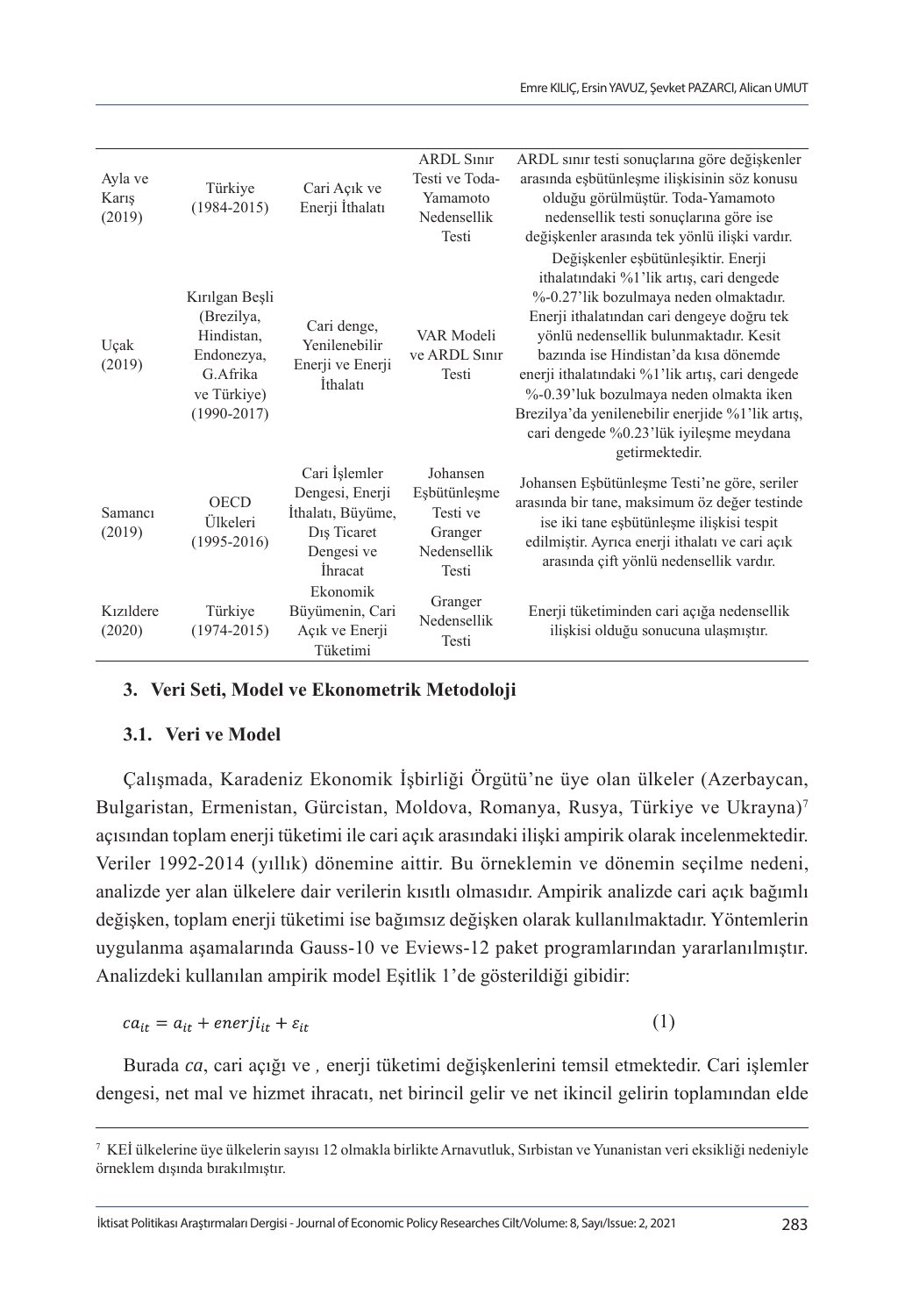edilmektedir ve veriler cari ABD doları cinsindendir. Toplam enerji tüketimi değişkeni ise yerli üretim, ithalat ve stok değişikliklerinden, ihracat ve uluslararası taşımacılık yapan gemilere ve uçaklara tedarik edilen yakıtların çıkarılması şeklinde hesaplanmaktadır.

### **3.2. Ekonometrik Metodoloji**

Çalışmanın ekonometrik analiz bölümünde değişkenler arasındaki uzun dönemli ilişkinin incelenmesinde kullanılan eşbütünleşme analizinden yararlanılmaktadır. Bu noktada veri setini en iyi açıklayan eşbütünleşme testinin belirlenebilmesi için bazı varsayımların test edilmesi gerekmektedir. Bu bağlamda çalışmanın ekonometrik metodoloji bölümünde ilk olarak uygun eşbütünleşme testinin belirlenmesi için kullanılan varsayımsal testler açıklanacaktır. Daha sonra varsayımlar sonucu belirlenen uygun eşbütünleşme testine ve uzun dönem katsayı tahmininde kullanılan tahminciye ilişkin teorik çerçeve açıklanacaktır.

### **3.2.1. Swamy-S Testi (1970)**

Veri setindeki homojenik yapının incelenmesinde kullanılmaktadır. *N*>*T* olduğu durumlarda daha güçlü sonuçlar vermektedir. Eğim katsayılarına uygulanan Swamy istatistiği Eşitlik 2'de gösterildiği gibidir:

$$
\hat{S} = \sum_{i=1}^{N} (\hat{\beta}_i - \hat{\beta}_{WFE})' \frac{x_i' M_\tau x_i}{\hat{\sigma}_i^2} (\hat{\beta}_i - \hat{\beta}_{WFE}) \sim \chi^2_{k(N-1)}
$$
(2)

burada  $M_{\tau} = I_T - \tau_T (\tau'_T \tau_T)^{-1} \tau'_T$ 'dir.  $I_T$  birim matristir ve  $\hat{\sigma}_i^2 = \frac{(y_i - x_i \hat{\beta}_i)' M_{\tau}(y_i - x_i \hat{\beta}_i)}{(T - k - 1)}$ 'dir.  $\hat{\beta}_{WFE}$ , Eşitlik 2.1'de gösterildiği gibidir:

$$
\hat{\beta}_{WFE} = \left(\sum_{i=1}^{N} \frac{x_i^{\prime} M_{\tau} x_i}{\hat{\sigma}_i^2}\right)^{-1} \sum_{i=1}^{N} \frac{x_i^{\prime} M_{\tau} y_i}{\hat{\sigma}_i^2}
$$
\n(2.1)

Swamy S testinde sifir hipotezi *H*<sub>o</sub>: $β$ <sub>*i*</sub> =  $β$  (Homojen) şeklinde, alternatif hipotez *Ho*:*β<sup>i</sup>* ≠ *β* (Heterojen) şeklinde kurulmaktadır. Hesaplanan Swamy S istatistiği>kritik değer ise sıfır hipotezi reddedilmektedir (Pesaran & Yamagata, 2008, s. 54).

### **3.2.2. CD Testi (2004)**

Panel verisinde kesitler arasında bağımlılığın var olup olmadığının araştırılmasında kullanılmaktadır. Pesaran (2004) tarafından geliştirilmiştir. CD<sub>LM</sub> testinde ilk olarak Eşitlik 3'teki temel model tahmin edilir:

$$
y_{it} = a_i + \beta'_{i} x_{i,t} + u_{i,t} \qquad, i = 1, 2, 3, ..., N, t = 1, 2, 3, ..., T
$$
 (3)

burada *i* kesit boyutu ve *t* zaman boyutunu ifade etmektedir. *ai* sabit terim, *xi,t* bağımsız değişken vektörü ve  $\beta$  eğim katsayısıdır. Her bir için  $u_{i,t} \sim \text{IID}(0, \sigma_{\text{iu}}^2)$ 'dir. Breusch ve Pagan (1980), Eşitlik 3'ten elde edilen hatalar arasında korelasyon ilişkisi olması durumunu ele alarak LM testini geliştirmiştir. Bu test nispeten küçük N ve yeterince büyük T'ler için daha etkin sonuçlar vermektedir. Daha sonra Pesaran (2004) *T* ve *N* sonsuza gidiyor iken daha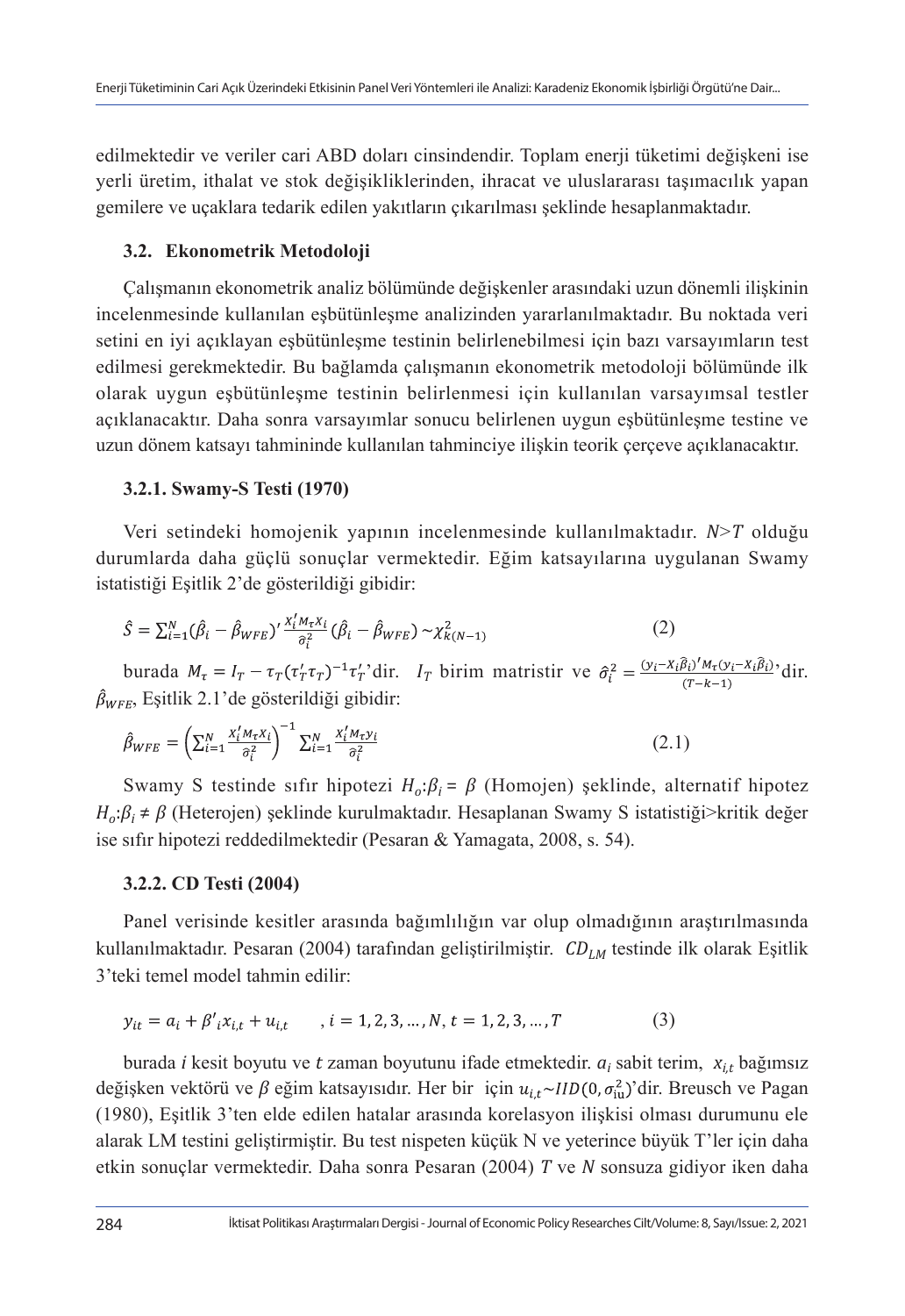etkin sonuçlar veren *CDLM* testi geliştirilmiştir. *CDLM* istatistiği Eşitlik 4'te gösterildiği gibidir:

$$
CD_{LM} = \sqrt{\frac{1}{N(N-1)}} \sum_{i=j}^{N-1} \sum_{j=i+1}^{N} (T\hat{\rho}_{ij}^2 - 1) \sim N(0,1)
$$
 (4)

*CDLM* istatistiği *N* > *T* olduğu durumlarda boyut bozulmaları oluşması nedeniyle etkinliğini kaybedebilmektedir. Bu nedenle *T* > *N* olduğu durumlar için daha etkindir (Pesaran, 2004: 5). *CDLM* testine ilişkin sıfır hipotezi *Ho*:*ρij* = *ρji* = 0 (i*≠ j* için) (Yatay kesit bağımlılık yoktur) şeklinde, alternatif hipotez *HA*:*ρij* = *ρji* ≠ 0 (i*≠ j* için) (Yatay kesit bağımlılık vardır) şeklinde kurulmaktadır. *CD<sub>LM</sub>* istatistiği>kritik değer ise *H*<sub>o</sub> hipotezi reddedilmektedir.

## **3.2.3. CADF (Cross-Sectional Augmented Dickey Fuller) Panel Birim Kök Testi (2007)**

Pesaran (2007) tarafından geliştirilmiştir. Yatay kesit bağımlılığın varlığı ve veri setinin heterojen olduğu durumunda kullanılmaktadır. *N* > *T* ve/veya *T* > *N* farketmeksizin her iki durumda da kullanılabilmektedir. CADF testine ilişkin temel model Eşitlik 5'te gösterildiği gibidir (Pesaran, 2007, s. 268):

$$
y_{it} = (1 - \phi_i)\mu_i + \phi_i y_{i, t-1} + u_{it}
$$
\n(5)

$$
u_{it} = \gamma_i f_t + \varepsilon_{it} \tag{5.1}
$$

burada *ft* gözlenmeyen ortak etkileri (common effect) ve *εit*, bireysel hatayı ifade etmektedir. Eşitlik 5 ve Eşitlik 5.1'in birleştirilmesiyle Eşitlik 6 elde edilebilmektedir:

$$
\Delta y_{it} = a_i + \beta_i y_{i,t-1} + \gamma_i f_t + \varepsilon_{it} \tag{6}
$$

burada  $a_i = (1 - \phi_i)\mu_i$ ,  $\beta_i = -(1 - \phi_i)$  ve  $\Delta y_{it} = y_{it} - y_{i,t-1}$  șeklindedir. CADF testinde panel geneli için elde edilen istatistiğe CIPS (Crooss-Sectionally Im, Pesaran ve Shin) istatistiği olarak ifade edilmektedir ve Eşitlik 7'de gösterildiği gibi hesaplanmaktadır:

$$
CIPS = \frac{\sum_{i=1}^{N} CADF_i}{N} \tag{7}
$$

CADF testinde sıfır hipotezi *Ho*:*β<sup>i</sup>* = 0 (tüm *i*'ler için) (Birim kök vardır) şeklinde, alternatif hipotez  $H_A: \beta_i < 0$  (*i* = 1,2,3,…, $N_1$ ;  $\beta_i = 0$ ,*i* =  $N_1 + 1$ , $N_1 + 2$ ,…, $N$ ) (Birim kök yoktur) şeklinde kurulmaktadır. Hesaplanan CIPS istatistiği>kritik değer ise sıfır hipotezi reddedilmektedir.

#### **3.2.4. Westerlund ECM (Error Correction Model) Panel EşbütünleşmeTesti (2007)**

Westerlund (2007) tarafından önerilen bu test yatay kesit bağımlılığın varlığı, veri setinin heterojen olduğu ve serilerin birinci farklarında durağanlaştığı (I(1)) durumlarda kullanılabilmektedir. Bu test hata düzeltme modeline (Error Correction Model (ECM))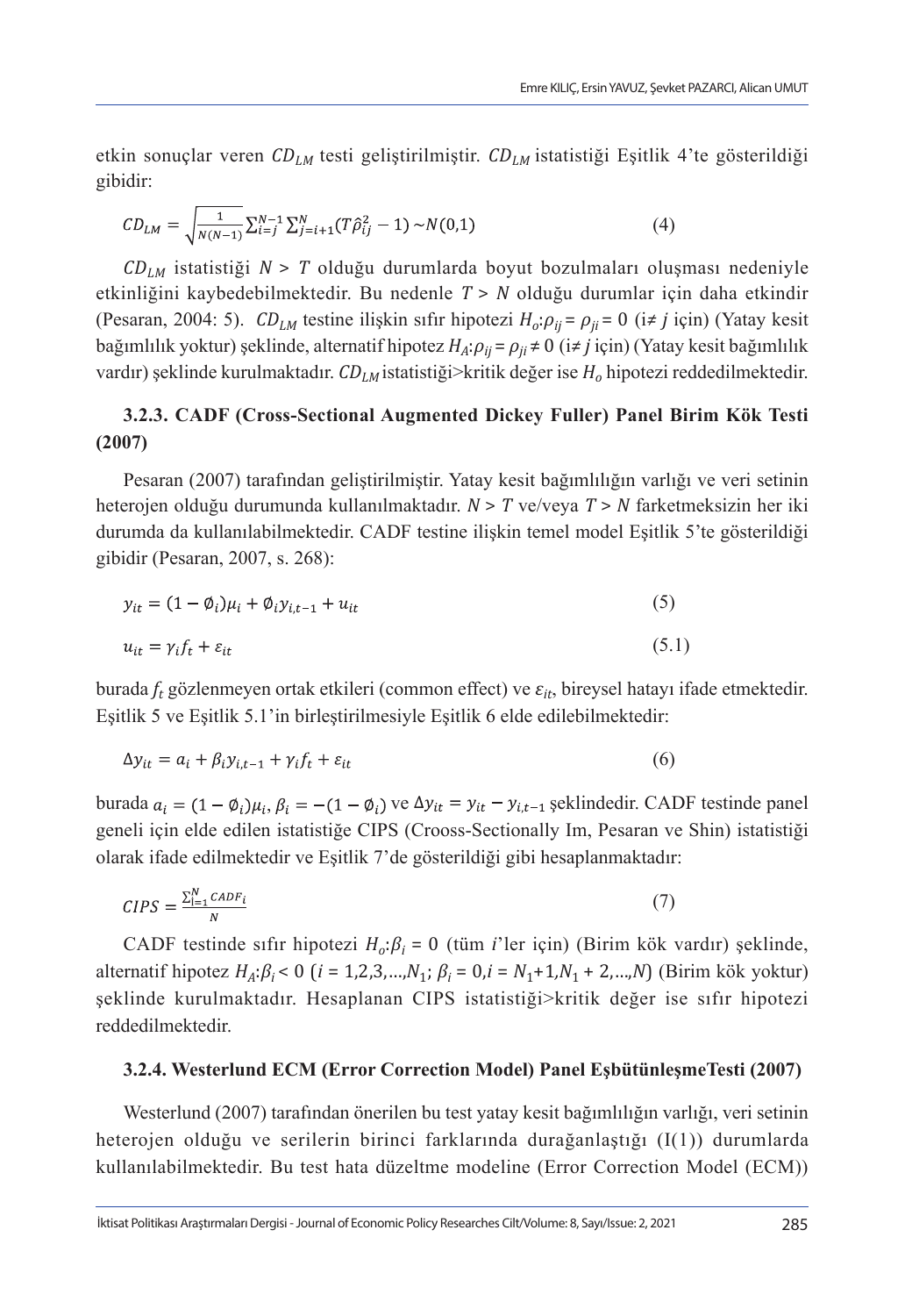dayanmaktadır. Bu nedenle Westerlund ECM panel eşbütünleşme testi olarak bilinmektedir. Burada başlangıç modeli Eşitlik 8'deki gibidir (Westerlund, 2007, s. 715):

$$
\Delta y_{it} = \delta'_i d_t + \alpha_i y_{it-1} + \lambda'_i x_{it-1} + \sum_{j=1}^{p_t} \alpha_{ij} \Delta y_{it-j} + \sum_{j=0}^{p_t} \gamma_{ij} \Delta x_{it-j} + e_{it} \quad (8)
$$

burada  $d_t = (1,t)'$  şeklindedir ve sabit ve trend değişkenlerini içerir.  $\delta_i = (\delta_{1i} \delta_{2i})'$  ilişkili parametrelerin vektörüdür. *λ'<sup>i</sup>* = *−α<sup>i</sup> βi* olarak ifade edilmektedir. Westerlund (2007), farklı durumlar için dört farklı test istatistiği önermiştir. İlgili istatistikler şu şekildedir:

$$
G_{\tau} = \frac{1}{N} \sum_{i=1}^{N} \frac{\hat{\alpha}_i}{SE(\hat{\alpha}_i)} \tag{9}
$$

$$
G_{\alpha} = \frac{1}{N} \sum_{i=1}^{N} \frac{T \hat{\alpha}_i}{\hat{\alpha}_i(1)} \tag{10}
$$

$$
P_{\tau} = \frac{\hat{\alpha}}{SE(\hat{\alpha})} \tag{11}
$$

$$
P_{\alpha} = T\hat{\alpha} \tag{12}
$$

 $P_{\tau}$  ve  $P_{\alpha}$  panel ortalamalarına,  $G_{\tau}$  ve  $G_{\alpha}$  grup ortalamalarına dayanmaktadır.  $\hat{\alpha}$  panel geneli için hata düzeltme katsayısı ve  $SE(\hat{\alpha})$  hata düzeltme katsayısının standart hatasıdır.  $SE(\hat{\alpha_i}),$ *i* 'nin standart hatasıdır.

Westerlund (2007) ECM panel eşbütünleşme testinde sıfır hipotezi *Ho*:*α<sup>i</sup>* = 0 (Eşbütünleşme ilişkisi yoktur) şeklinde, alternatif hipotez  $H_A: \alpha_i = \alpha < 0$ , (Eşbütünleşme ilişkisi vardır) şeklinde kurulmaktadır. Hesaplanan test istatistiği>kritik değer ise *Ho* hipotezi reddedilmektedir.

#### **3.2.5. DOLSMG Panel Eşbütünleşme Tahmincisi (2001)**

Eşbütünleşme analizinde eşbütünleşik ilişkinin tespit edilmesi durumunda ilişkinin miktarını ve yönünü belirlemek için uzun dönem katsayı tahmini yapılabilmektedir. Bu noktada, bu çalışmada, Pedroni (2001) tarafından geliştirilen, yatay kesit bağımlılığı dikkate alan ve heterojen bir tahminci olan ortalama grup dinamik en küçük kareler (DOLSMG) tahmincisi kullanılmaktadır. Burada başlangıç noktası Eşitlik 13'te gösterilen panel eşbütünleşme modelidir (Pedroni, 2001, s. 728):

$$
Y_{it} = \mu_i + \beta_i X_{it} + u_{it} \tag{13}
$$

Eşitlik 13'te verilen modele her bir kesit için öncül değerler ve gecikmeler eklenerek dinamik en küçük kareler (DOLS) yöntemi ile tahmin edilmektedir. Sonrasında her kesit için hesaplanan değerler Pesaran ve Smith MG yaklaşımı ile tüm panel değerini elde etmek için Eşitlik 14'te gösterildiği gibi birleştirilmektedir:

$$
\hat{\beta}_{DOLSMG} = N^{-1} [\sum_{i=1}^{N} (\sum_{t=1}^{T} (Z_{it} Z_{it}'))^{-1}] (\sum_{t=1}^{T} (Z_{it} \overline{Y}_{it}))
$$
\n(14)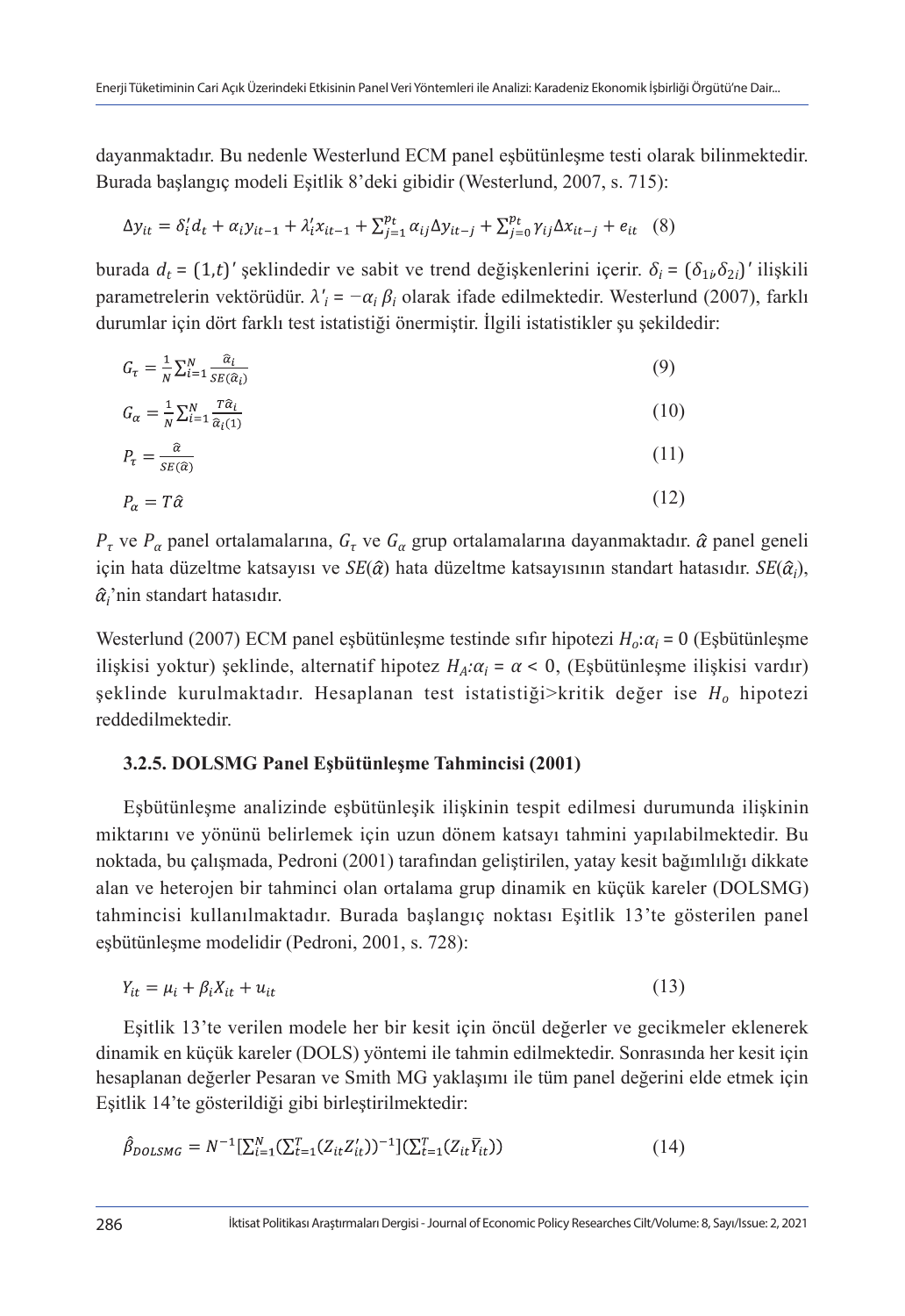burada  $Z_{it} = (X_{it}, \overline{X}_i, \Delta X_{it-k}, ..., \Delta X_{it+k})$  açıklayıcı değişkenler vektördür.  $\overline{Y}_{it} = \Delta Y_{it} - \overline{Y}_i$ 'şeklinde hesaplanmaktadır. Tahmin edilen katsayılara ilişkin t istatistiği ise  $t_{\hat{\beta},DOLSMG} = N^{-1} \sum_{i=1}^{T} t_{\hat{\beta},DOLS,i}$ şeklinde hesaplanmaktadır. Burada  $t_{\hat{\beta},DOLS,i} = (\hat{\beta}_{DOLS,i} - \beta)(\sigma_i^{-2} \sum_{t=1}^{T} (X_{it} - \overline{X}_i)^2)^{1/2}$ dir.

#### **4. Ampirik Analiz**

Ekonometrik yöntemlere karar verilmesi aşamasında öncelikle homojenlik ve yatay kesit bağımlılığı testlerinin yapılması gerekmektedir. Ardından varsayımlar analiz edilerek uygulanacak birinci veya ikinci nesil panel yöntemlerine karar verilecektir. Çalışmada, homojenlik Swamy (1970) ve yatay kesit bağımlılığı Pesaran (2004) testleri ile incelenmektedir. Tablo 2 ve 3'teki bulgular, değişkenlerin ve panelin heterojen olduğunu ve yatay kesit bağımlılığı içerdiğini ortaya koymaktadır.

| Tablo 2: Swamy-S (1970) Homojenlik Testi Sonuçları |                                                                                      |                    |  |  |
|----------------------------------------------------|--------------------------------------------------------------------------------------|--------------------|--|--|
|                                                    | Delta tilde                                                                          |                    |  |  |
| ener <sub>11</sub>                                 | 3254.74***                                                                           |                    |  |  |
| ca                                                 | 236.12***                                                                            |                    |  |  |
| Model                                              | 275.71***                                                                            |                    |  |  |
|                                                    | Not: ***, **, ve * sırasıyla %1, %5 ve %10 düzeyindeki anlamlılığı ifade etmektedir. |                    |  |  |
|                                                    | Tablo 3: Pesaran (2004) Yatay Kesit Bağımlılık Testi                                 |                    |  |  |
| <b>Variable</b>                                    | <b>Sabitli</b>                                                                       | Sabitli ve Trendli |  |  |
| enerji                                             | 71.459***                                                                            | 57.919**           |  |  |
| ca                                                 | 77.937***                                                                            | 74.939***          |  |  |
| Model                                              | 93.095***                                                                            |                    |  |  |

**Not:** \*\*\*, \*\*, ve \* sırasıyla %1, %5 ve %10 düzeyindeki anlamlılığı ifade etmektedir.

Panelin yatay kesit bağımlılığı içermesi, ikinci nesil panel testlere yönlendirmektedir. Tablo 4'te, Pesaran (2007) tarafından geliştirilen ikinci nesil panel birim kök testi sonuçları gösterilmektedir. Bulgulara göre, panel açısından sabitli ve sabitli-trend model için seviyede birim kök içermekte iken birinci farkı alındığında durağanlaşmaktadır.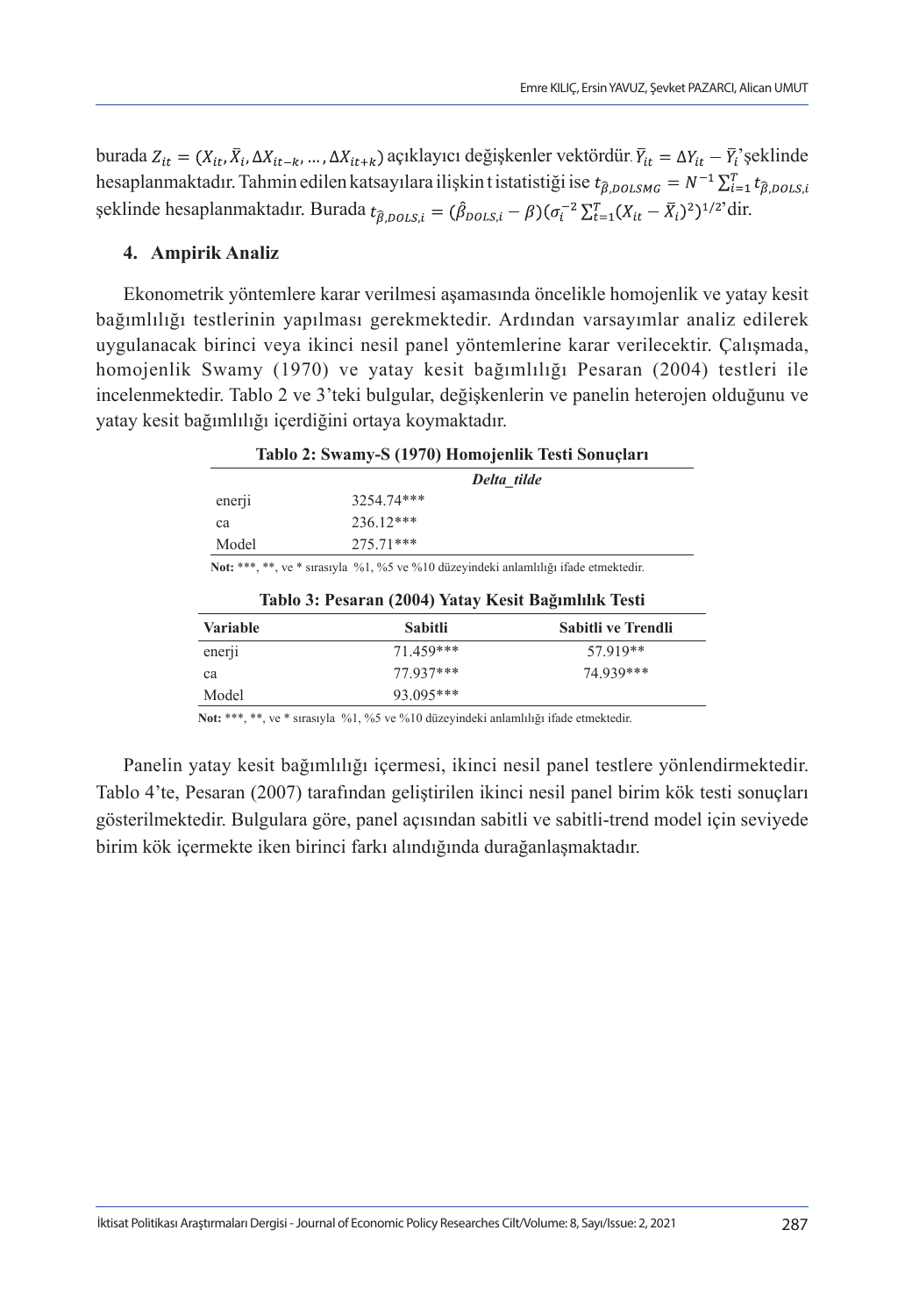| Sabitli            | <b>Seviye</b> |    |            |        |
|--------------------|---------------|----|------------|--------|
|                    |               | ca |            | enerji |
| Panel (CIPS)       | $-1.725$      |    | $-2.137$   |        |
|                    | Birinci Fark  |    |            |        |
|                    |               | ca |            | enerji |
| Panel (CIPS)       | $-3.308*$     |    | $-3.195*$  |        |
| Sabitli ve trendli | Seviye        |    |            |        |
|                    |               | ca |            | enerji |
| Panel (CIPS)       | $-2.382$      |    | $-2.466$   |        |
|                    | Birinci fark  |    |            |        |
|                    |               | ca |            | enerji |
| Panel (CIPS)       | $-3.314*$     |    | $-3.404**$ |        |

**Tablo 4: CADF Panel Birim Kök Test Sonuçları**

**Not:** \*\*\*: %1'deki anlamlılığı, \*\*: %5'teki anlamlılığı, \*: %10'daki anlamlılığı ifade etmektedir. CADF testine ilişkin kritik değerler sabitli model için; -4.11 (%1), -3.36 (%5), -2.97 (%10), sabitli ve trendli model için; -4.67 (%1), -3.87 (%5), -3.49 (%10)'dur. Yıllık veri olması nedeniyle maksimum gecikme uzunluğu 2 olarak belirlenmiştir.

Birim kök testinin bulguları kapsamında enerji tüketimi ile cari açık arasındaki uzun dönemli ilişkinin tespit edilmesine yönelik olarak Westerlund (2007) tarafından geliştirilen ikinci nesil eşbütünleşme testi uygulanmaktadır. Tablo 5'te yer alan test sonucuna göre, %10 anlamlılık düzeyinde "*eşbütünleşme yoktur*" hipotezi reddedilmekte ve enerji tüketimi ile cari açık arasında uzun dönemli ilişki olduğu saptanmaktadır.

| Tublo of Westerland (2007) I and Equatum quite rest Somaçãor |                             |                           |  |
|--------------------------------------------------------------|-----------------------------|---------------------------|--|
|                                                              | Test İstatistiği $(q_\tau)$ | Bootstrap Olasılık Değeri |  |
| ca 2 & enerji                                                | $-2.894(1)$ *               | 0.095                     |  |

**Tablo 5: Westerlund (2007) Panel Eşbütünleşme Test Sonuçları**

**Not:** \*\*\*, \*\* ve \* sembolleri sırasıyla %1, %5 ve %10 düzeyinde anlamlılık düzeylerini ifade etmektedir. Gecikme uzunluğu yıllık veri olması nedeniyle 2 olarak belirlenmiştir. Tabloda sabitli modele ilişkin sonuçlar listelenmiştir.

İki değişken arasında eşbütünleşme ilişkisinin tespit edilmesinin ardından bağımsız değişkenin bağımlı değişken üzerindeki net etkisinin incelenebilmesi açısından panel tahminci yöntemleri uygulanmaktadır. Bu kapsamda Pedroni (2001) tarafından geliştirilen heterojenlik ve yatay kesit bağımlılığı varsayımlarını destekleyen DOLSMG tahmincisi uygulanmaktadır. Tahminci sonucuna göre, enerji tüketimindeki bir birimlik değişim cari açığı 17.13 birim artırmaktadır.

**Tablo 6: DOLSMG Panel Eşbütünleşme Katsayı Tahminci Sonuçları**

|       | beta       | t-istatistiği |  |
|-------|------------|---------------|--|
| Panel | $17.13***$ | $-4.379$      |  |

**Not:** \*\*\*, \*\* ve \* sembolleri sırasıyla %1, %5 ve %10 düzeyinde anlamlılık düzeylerini ifade etmektedir. Gecikme uzunluğu yıllık veri olması nedeniyle 2 olarak belirlenmiştir.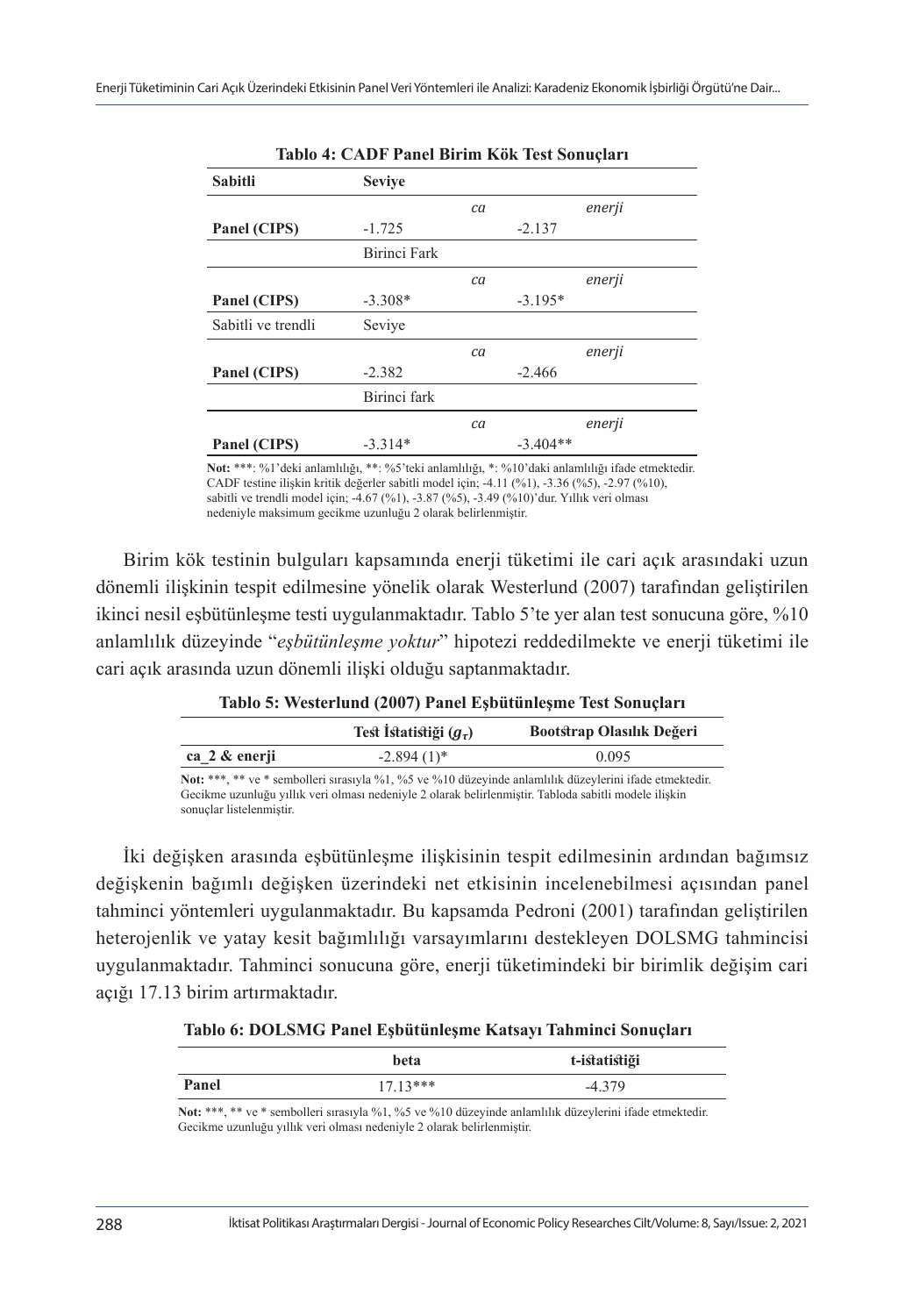#### **Sonuç**

Çalışmada enerji tüketimi değişkeninin cari açık üzerindeki etkisi Karadeniz Ekonomik İşbirliği Örgütü'ne üye ülkeler açısından incelenmektedir. Yıllık olan veriler 1992-2014 dönemini kapsamaktadır. Homojenlik ve yatay kesit bağımlılığı testlerine dair bulgular, çalışmada kullanılan veri setinin ikinci nesil panel yöntemleri açısından uygun olduğunu ortaya koymaktadır. İkinci nesil birim kök, eşbütünleşme ve tahminci sonuçları kapsamında, KEİ ülkelerinde incelenen dönemde enerji tüketimi ile cari açık değişkenleri uzun dönemde eşbütünleşik hareket etmektedir. Ayrıca enerji tüketimindeki bir birimlik değişim, cari açığı 17.13 birim artırmaktadır. Analizden elde edilen bulgular, Yanar ve Kerimoğlu (2011), Uysal, Yılmaz ve Taş (2015) ve Ayla ve Karış (2019) çalışmalarındaki sonuçları destekler niteliktedir.

Bulgular, KEİ ülkelerinde enerji tüketimi yani enerji talebinin cari açık üzerinde baskı oluşturduğuna işaret etmektedir. Bu sonuç, KEİ ülkelerinin kendi enerji ihtiyaçlarını yeterince karşılayamadıklarını ve enerji ithalatına başvurduklarını göstermektedir. KEİ ülkeleri içerisinde enerji arzı ve ihracatı açısından Rusya ve Azerbaycan gibi çok önemli iki ülke bulunmasına karşın diğer üye ülkelerin enerji açısından dışa bağımlı oldukları görülmektedir. Örneğin 2014 yılında, kullanılan toplam enerji içerisinde enerji ithalatı oranları bazı KEİ üyesi ülkeleri için şu şekildedir: Moldova %90.01, Türkiye %74.20, Ermenistan %71.34, Gürcistan 68.75, Bulgaristan %36.55, Ukrayna %27.20 ve Romanya %16.778 . Üye ülkeler arasında özellikle Moldova, Türkiye, Ermenistan ve Gürcistan'ın enerji konusunda dışa bağımlılık sorununu çözmesi, cari açık sorunsalı açısından kritik önem taşımaktadır. Cari açık oranının yüksek olması döviz kuru, enflasyon, işsizlik, faiz oranı, gelir dağılımı gibi çeşitli göstergeleri olumsuz yönde etkileyebilmektedir. Dolayısıyla KEİ ülkelerinin kendi coğrafyalarındaki enerji kaynaklarına dair arayışların artması ve yenilebilir enerji kaynaklarına yönelmesi, enerji ithalatının minimize edilmesine fayda sağlayacaktır. Yenilenebilir enerji tüketimi her geçen gün artmaktadır. Analizde incelenen ülkelerde yenilenebilir enerjinin toplam enerji tüketimi içindeki payı 1990 yılında ortalama %5.65 iken, 2015 yılında bu oran %13.68 seviyesine yükselmiştir<sup>9</sup>.

Sonuç olarak, KEİ ülkelerinin bir yandan fosil enerji kaynağı arayışlarını sürdürmesi, diğer yandan doğal kaynaklar temelinde yenilenebilir enerji tüketimine dair payın artırılması yönünde politikalar geliştirmelidir.

<sup>8</sup> World Bank, https://data.worldbank.org/indicator/EG.IMP.CONS.ZS?end=2015&start=2014&view=chart (21.05.2021).

<sup>9</sup> World Bank, https://data.worldbank.org/indicator/EG.FEC.RNEW.ZS?end=2015&start=2015&view=chart (21.05.2021).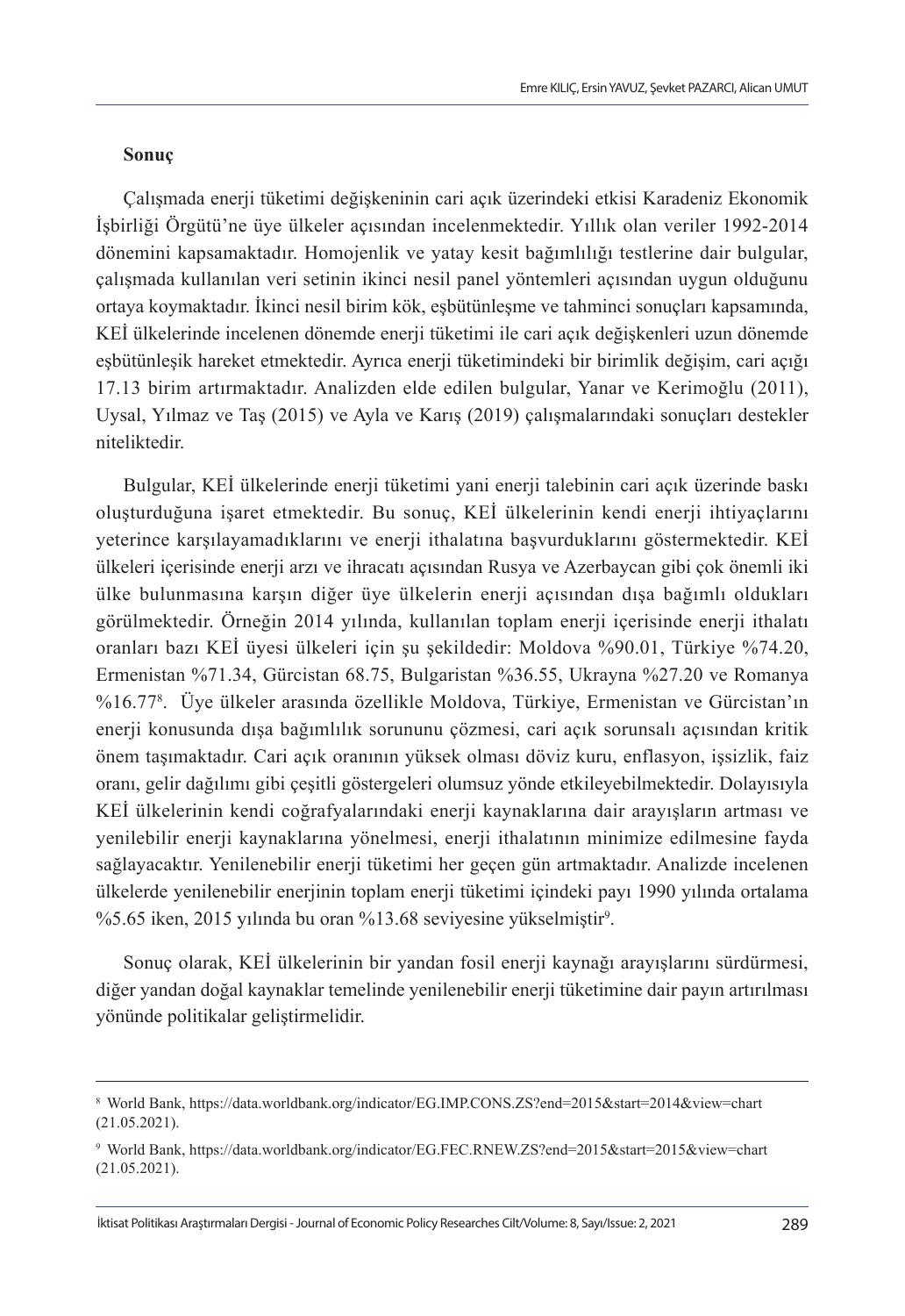**Hakem Değerlendirmesi:** Dış bağımsız.

**Çıkar Çatışması:** Yazarlar çıkar çatışması bildirmemiştir.

**Yazar Katkıları:** Çalışma Konsepti/Tasarım- A.U., E.K.; Veri Toplama- Ş.P.; Veri Analizi/Yorumlama- E.K., E.Y.; Yazı Taslağı-E.K., E.Y.; İçeriğin Eleştirel İncelemesi- A.U., Ş.P., E.K., E.Y.; Son Onay ve Sorumluluk- E.K., E.Y., A.U., Ş.P.; Malzeme ve Teknik Destek- A.U., Ş.P.; Süpervizyon- E.K., E.Y.

**Finansal Destek:** Yazarlar bu çalışma için finansal destek almadığını beyan etmiştir.

**Peer-review:** Externally peer-reviewed.

**Author Contributions:** Conception/Design of Study- A.U., E.K.; Data Acquisition- Ş.P.; Data Analysis/Interpretation- E.K., E.Y.; Drafting Manuscript- E.K., E.Y.; Critical Revision of Manuscript- A.U., Ş.P., E.K., E.Y.; Final Approval and Accountability- E.K., E.Y., A.U., Ş.P.; Material and Technical Support- A.U., Ş.P.; Supervision- E.K., E.Y.

**Conflict of Interest:** The authors have no conflict of interest to declare.

**Grant Support:** The authors declared that this study has received no financial support.

#### **Kaynakça/References**

- Aslan, A., Gozbasi, O., Altinoz, B., & Altuntas, M. (2021). Impact of financial development and economic growth on energy consumption: A panel vector autoregressive analysis for the comparison of G7 and Top 10 emerging market economies.
- Ayla, D., & Karış, Ç. (2019). Türkiye'de enerji i̇thalatı ve cari açık üzerine bir değerlendirme. *Journal of Social Sciences/Sosyal Bilimler Dergisi*, *32*.
- Breusch, T. S. & Pagan, A. R. (1980). The Lagrange multiplier test and its applications to model specification in econometrics. *The review of economic studies*, *47*(1), 239-253.
- Demir, M. (2013). Enerji i̇thalati cari açik i̇lişkisi, VAR analizi ile Türkiye üzerine bir i̇nceleme. *Akademik Araştırmalar ve Çalışmalar Dergisi (AKAD)*, *5*(9), 2-27.
- EIA, https://www.eia.gov/international/data/world, Erişim Tarihi: 20.05.2021.
- Ener, M., Kılıç, C., & Arıca, F. (2013). The effect of total petroleum consumption on current account balance: An application for upper-middle countries. *International Journal of Economy, Management and Social Sciences*, *2*(12), 996-1001.
- Gokten, S., & Karatepe, S. (2016). Electricity consumption and economic growth: A causality analysis for Turkey in the frame of i̇mport-based energy consumption and current account deficit. *Energy Sources, Part B: Economics, Planning, and Policy*, *11*(4), 385-389.
- Gökçe, C., & Demirtaş, G. (2018). Cari denge açısından yenilenebilir enerjinin rolü: Avrupa Birliği ülkeleri ve Türkiye i̇çin panel veri analizi. *Yönetim ve Ekonomi: Celal Bayar Üniversitesi İktisadi ve İdari Bilimler Fakültesi Dergisi*, *25*(3), 641-654.
- Hepaktan, C. E. (2018). Türkiye'de enerji tüketimi, ekonomik büyüme ve cari i̇şlemler açığı i̇lişkisinin yapısal kırılmalar altında ekonometrik analizi. *Celal Bayar Üniversitesi Sosyal Bilimler Dergisi*, *16*(04), 141-160.
- IMF, https://www.imf.org/en/Publications/WEO/weo-database/2021/April, Erişim Tarihi: 21.05.2021.
- Kalkınma Bakanlığı (2014). *Enerji Güvenliği ve Verimliliği*. Özel İhtisas Komisyonu Raporu, Onuncu Kalkınma Planı 2014-2018, Ankara.
- Kalkınma Bakanlığı (2018). *Enerji Arz Güvenliği ve Verimliliği*. Özel İhtisas Komisyonu Raporu, On Birinci Kalkınma Planı 2019-2023, Ankara.
- Kesikoğlu, F., & Yıldırım, E. (2014). The causal effect of shifting oil to natural gas consumption on current account balance and economic growth in 11 OECD countries: Evidence from bootstrap-corrected panel causality test. *Procedia-Social and Behavioral Sciences*, *143*, 1064-1069.